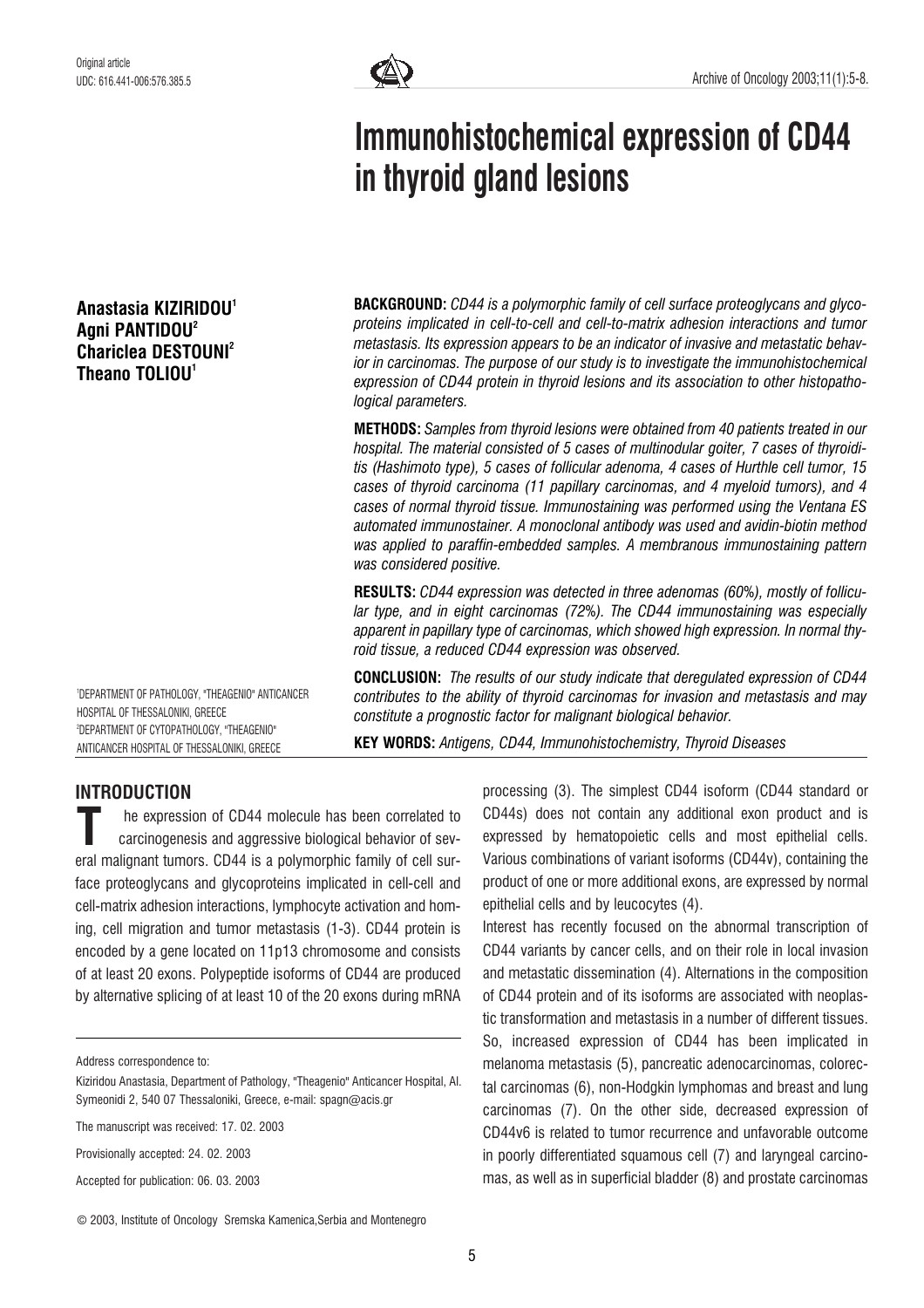#### Kiziridou A.

(9,10). CD44 variant isoforms are also expressed in normal and neoplastic thyroid tissue, but it is unclear whether they have any prognostic value in differentiated thyroid carcinoma (DTC) (9). DTC, which includes papillary and follicular carcinomas and their subtypes, is a rather common endocrine malignancy. Although the majority of patients have usually a mild clinical course and favorable prognosis, they often present with metastasis to regional lymph nodes and occasionally with invasion of local neck structures. Blood vessel invasion or distant metastases are uncommon. Despite these interesting biological properties, very little is known about the molecular factors involved in the pathogenesis and metastatic properties of this neoplasm (3).

In the present report, we investigated the immunohistochemical expression of CD44 protein in benign and malignant thyroid lesions, we evaluated the possible alternations in its expression and we associated our results with other classical clinicopathologic parameters.

## PATIENTS AND METHODS

Samples from thyroid lesions were obtained in 40 patients (34 women and 6 men) aged 45 through 50 years, treated in our hospital. The material comprised: 5 cases of multinodular goiter, 7 cases of thyroiditis (Hashimoto type), 5 cases of follicular adenoma, 4 Hurthle cell neoplasms and 15 cases of thyroid carcinoma (11 papillary and 4 medullary carcinomas) (Table 1).

Table 1. Histopathological diagnoses in 40 cases examined

| Thyroid tissue             | Number of cases |  |  |  |
|----------------------------|-----------------|--|--|--|
| Papillary carcinoma        |                 |  |  |  |
| Medullary carcinoma        |                 |  |  |  |
| Adenoma                    | 5               |  |  |  |
| Multinodular goiter        | 5               |  |  |  |
| Thyroiditis (Hashimoto t.) |                 |  |  |  |
| Hurthle cell tumor         |                 |  |  |  |
| Normal thyroid tissue      |                 |  |  |  |
| Total no. of cases         | 40              |  |  |  |

At the same time, samples from 4 normal thyroid glands, excised for another reason, were examined. Avidin-biotin-peroxidase (ABC) method was applied to paraffin-embedded samples, using the Ventana ES automated immunostainer. The monoclonal antibody antihuman phagocytic glycoprotein-1, CD44 (DAKO), 1:50 was used.

The stained slides were examined microscopically. Counting of CD44 positive cells was performed on the most characteristic areas. The percentage of positive cells was evaluated by counting 10 high magnification power fields (x40) in three consecutive tissue sections, using semiquantitative criteria:  $0=$  negative;  $1+=$ less than 25% positive staining;  $2+=25\%$ -50% positive staining;  $3+=$  greater than 50% positive area. The cellular intensity of the stain was recorded as weak, moderate or strong. A continuous membranous immunoreactivity was considered positive. Neither

cytoplasmic staining alone nor punctate membrane staining was considered positive (Figures 1-4).



Figure 1. CD44 expression in multinodular goiter (x100)



Figure 2. CD44 expression in a case of thyroiditis (Hashimoto type) (x100)



Figure 3. Follicular adenoma, CD44 expression (x100)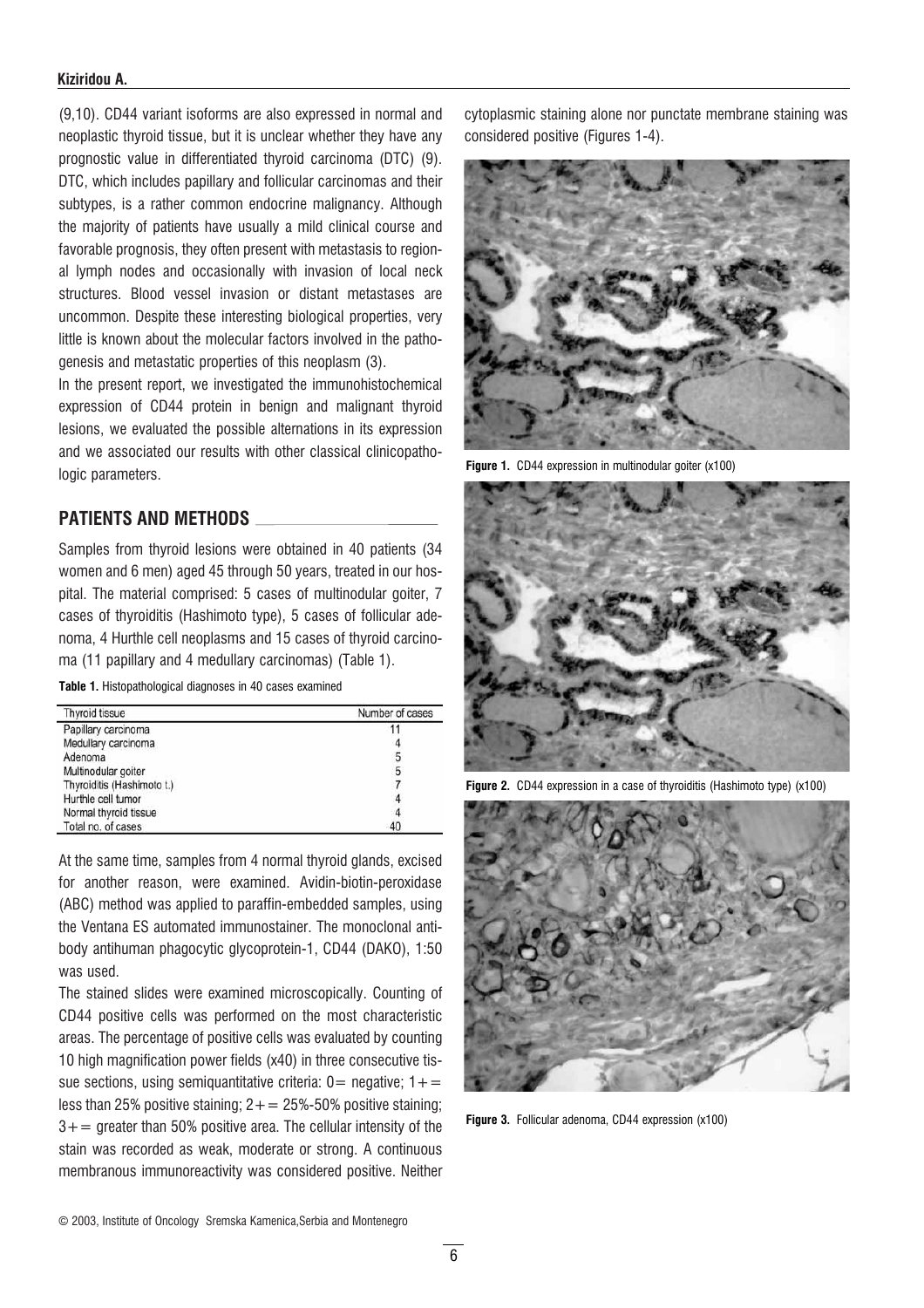

Figure 4. Papillary thyroid carcinoma, CD44 expression (x100)

## RESULTS

The results of our study are summarized in Table 2.

Table 2. Relation between CD44 expression and histopathological diagnoses in the examined cases

| Thyroid tissue        | $0+$ | (%)  | 1+             | (%)  | 2+          | (%)                      | $3+$                       | (%)            |
|-----------------------|------|------|----------------|------|-------------|--------------------------|----------------------------|----------------|
| Papillary carcinoma   | 2    | (18) |                | (19) | 4           | (36)                     | 4                          | (36)           |
| Medullary carcinoma   | 4    | (10) | ä,             |      |             |                          | 국제                         |                |
| Adenoma               |      |      | 2              | (40) |             | (20)                     | 2                          | (40)           |
| Multinodular goiter   |      | (20) | 2              | (40) |             | (20)                     | 1                          | (20)           |
| Thyroiditis           |      |      |                |      |             |                          |                            |                |
| (Hashimoto type)      |      | (57) | 2              | (28) | ٠           | ÷,                       | $\mathbf{1}$               | (14)           |
| Hurthle cell tumor    | 3    | (75) | ۰              |      | $\bullet$ . | $\overline{\phantom{a}}$ | 1                          | (25)           |
| Normal thyroid tissue | 2    | (50) | $\overline{2}$ | (50) | P.          | ÷                        | $\mathcal{L}_{\mathbf{z}}$ | $\overline{a}$ |

Intense immunoreactivity with anti-CD44 was observed in 4 of the 11 thyroid papillary carcinomas (36%) and moderate immunostaining was also observed in 4 cases (36%), while in the rest 3 cases (27%) there was weak or no membranous staining. None of the 4 medullary carcinomas (100%) expressed CD44. The 5 adenomas presented a variety of immunoreactivity; two of them (40%) expressed intense immunostaining, one adenoma (20%) presented moderate staining and the rest of them (40%) presented weak immunoreactivity. In the 5 cases of multinodular goiter a wide range of CD44 expression was present; in two of them (40%) a weak immunostaining was observed, while the rest three cases presented intense (20%), moderate (20%) and no staining (20%) correspondingly. Six of seven cases of thyroiditis (85%) presented weak or no staining at all and only in one case (14%) an intense positivity with anti-CD44 was observed. A similar expression of CD44 was present in the 4 Hurthle cell tumors; three of them (75%) were not immunoreactive for anti-CD44 and only one case (25%) presented an intense staining. In the 4 cases of normal thyroid tissue (100%) a weak or negative CD44 expression was observed.

### **DISCUSSION**

The present study concerns material of archives, which was immunohistochemically examined. Immunohistochemistry is an easily applicable and relatively fast and cheap procedure (10). We analyzed CD44 expression in benign and malignant thyroid lesions and we correlated it to other histopathological parameters. Four from 11 papillary thyroid carcinomas presented an intense immunostaining and in 4 cases we observed a moderate staining. This fact is according to mild biological behavior and excellent prognosis of these neoplasms. The 5 cases of adenoma expressed a variety of staining, with a propensity to moderate and intense immunoreactivity. In the 5 cases of multinodular goiter we also observed a width of CD44 expression, a finding that is probably related to the functional condition of follicular cells. Six of seven cases of thyroiditis (Hashimoto type) presented weak or negative CD44 expression and only in one case we observed intense immunostaining. Similar expression was present in the 4 Hurthle cell tumors, three of which showed negative expression and only one showed intense immunoreactivity. This fact is probably related to metaplastic epithelial alterations observed in these lesions. In the samples of normal thyroid tissue we observed a reduced expression of CD44.

CD44 and its isoforms have been described in normal epithelia such as the basal layer of esophagus, the myoepithelial cells of the breast, the pneumocytes and bronchial epithelium, the base of the crypts of the small and large intestine, but also in various human cancers, including mammary, esophageal, gastric, lung and colon cancers. In human epithelial tumors, CD44 variants, although preferentially localized to the neoplastic cells, are also weakly expressed by the adjacent normal tissues (6). The presence of CD44 isoforms on cancerous cells has been correlated to tumor stage and prognosis. Elevated expression of CD44 is associated with the metastatic potential of malignant melanoma (Regauer et al.) (5). Durai et al. and Saegusa et al. show that malignant as well as borderline tumors of the ovary usually express a large spectrum of CD44 isoforms, in contrast to benign tumors (4,12). Several authors (6) have noted the correlation between CD44v6 expression and high metastatic potential with poor outcome in mammary, nasopharyngeal, non-small cell lung carcinoma and non-Hodgkin's lymphoma. Later on, it became evident that CD44v6 may be a good marker of tumor progression and metastasis in some types of tumors, but it can have no correlation or inverse correlation in other settings, like squamous-cell carcinomas (Hudson et al.) (7). In colorectal tumors, the significance of CD44v6 expression remains to be defined. The association of CD44 expression with higher stage of disease and metastatic potential is contradictory. Coppola et al. (6), using immunohistochemistry and Western-blot analysis, described the